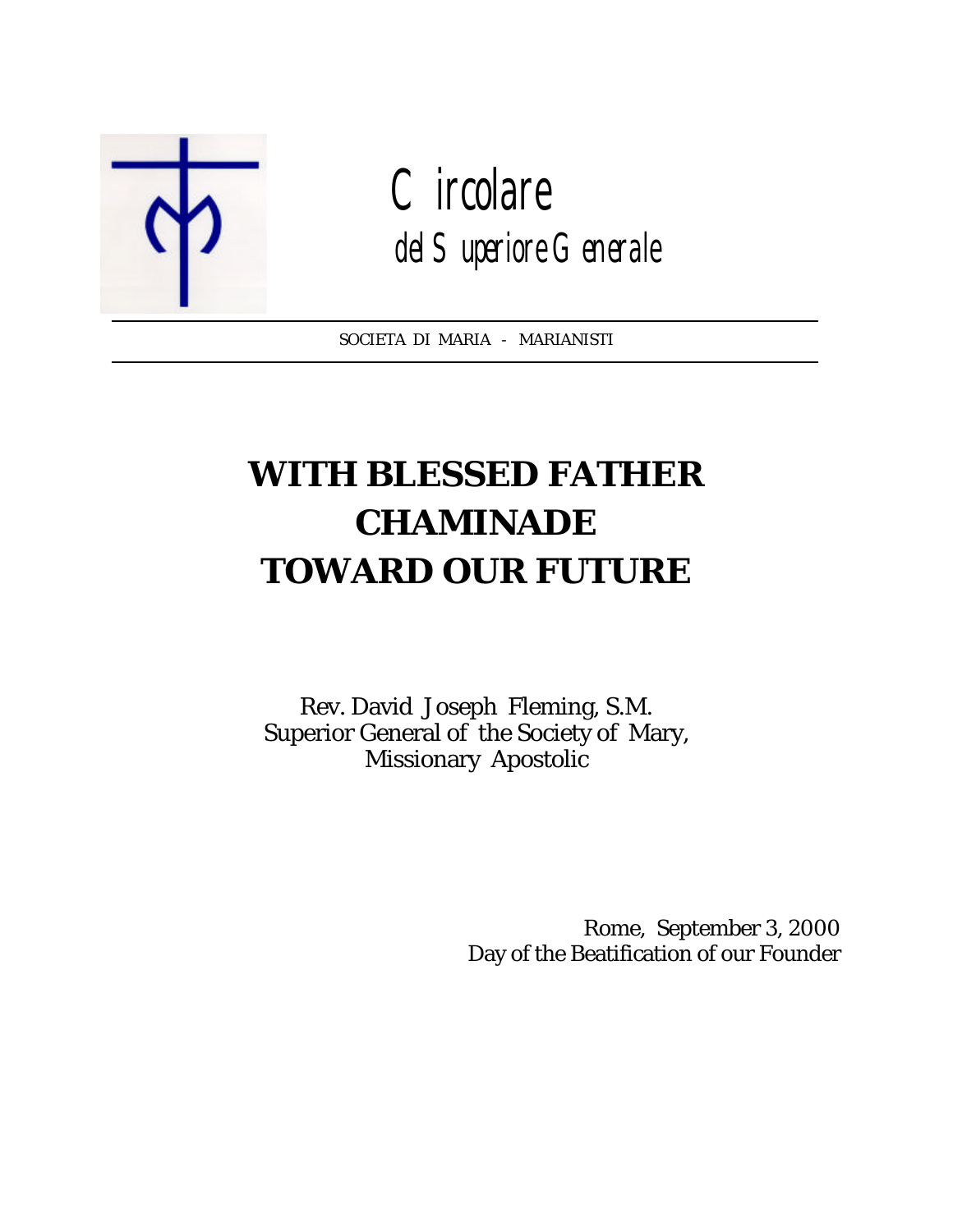CIRCULAR NO. 7 **September 3, 2000 Day of the Beatification of our Founder**

> DAVID JOSEPH FLEMING, S.M. Superior General of the Society of Mary, Missionary Apostolic, to all his fellow Marianists throughout the world.

# **WITH BLESSED FATHER CHAMINADE TOWARD OUR FUTURE**

Dear Brothers,

The beatification of Father Chaminade is an important milestone in Marianist life. Coming in the twohundredth year of our existence as a Marianist Family, it prompts us to look back in gratitude, sometimes in repentance, and also to look ahead with hope. It invites us to reflect on our personal relationship with our Founder and on the place of our charism in the Church of our time.

Never before has the Church in any one year granted so much official recognition to our Marianist Family:

- \$ As the Jubilee Year 2000 began, the Holy Father officially accepted the attribution of a miracle to Father Chaminade and set the date for his beatification.
- \$ On March 25, the Pontifical Council for the Laity recognized Marianist Lay Communities as an international Private Association of the Faithful, one of only fifty-some official lay movements in the Church.
- \$ Now we are celebrating our Founder's beatification, in the company of two Popes particularly significant in the history of the modern Church, a great teacher of incarnational spirituality (Dom Columba Marmion), and another founder (Archbishop Tommaso Reggio).

The events of this year underline our mission and role as Father Chaminade's disciples within the worldwide community of the Church.

#### **1. WHO IS FATHER CHAMINADE FOR YOU?**

Over the past century, as the cause for our Founder's beatification has slowly and methodically progressed, amid advances and disappointments, Marianist research has revealed a great deal about him. Until the publication of Father Simler's biography in 1901, he was very little known, even within his Marianist Family. In 1909 the cause for his beatification was initiated. Succeeding years in the first half of the century saw the publication of a synthesis of his teaching, *The Spirit of Our Foundation*, and five volumes of his letters. In the ensuing decades, significant interpretations of his teaching were published by Fr. Emil Neubert, Fr. William Ferree and others. The mid-century saw a series of theses on different aspects of the founder's theology, spirituality, and social thought. Since then we have witnessed ground-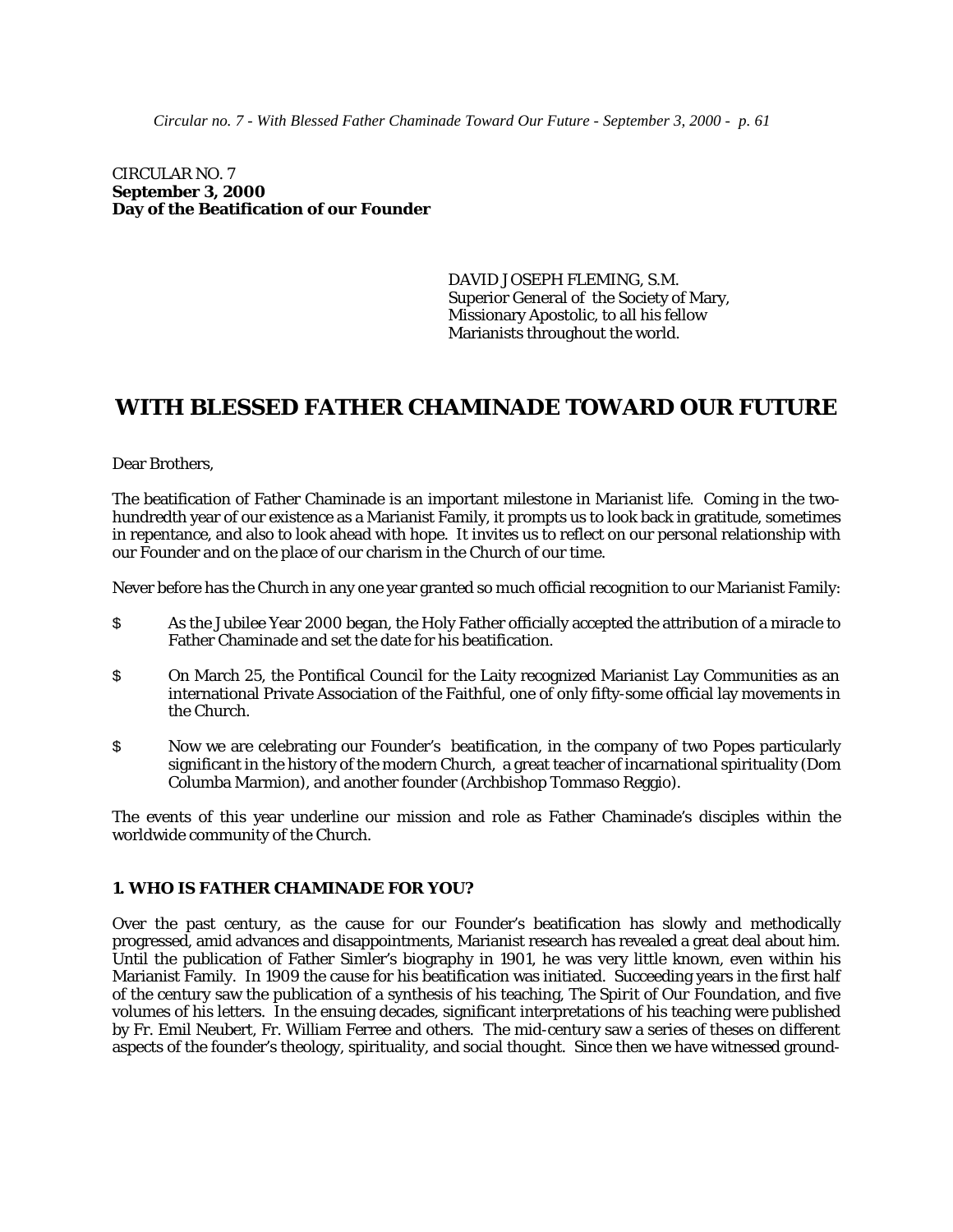breaking editions and studies by such men as Joseph Verrier, Vincent Vasey, Jean-Baptiste Armbruster, Ambrogio Albano, Joseph Stefanelli, Eduardo Benlloch, Enrique Torres, and others.

Today we can say that we know more than ever before about Father Chaminade, in some ways more than even his contemporaries knew. We know that he was a truly great Founder, purified by trials, with a comprehensive vision of spirituality and mission, inspired with a charism meant to be shared by people from all states of life and all backgrounds.

The gift given to our Founder was a grace, not for himself alone, but for the good of the whole Church. Its recognition and reception in the Church and world of today depends to a considerable extent on what we do with it.

So the question becomes all the more critical: who is Father Chaminade for you? His beatification is an invitation and stimulus for each of us, to discover our personal answer to that question.

I am going to share some of my answers. I will sometimes speak of him as a Asaint,@ not out of any desire to anticipate the Holy See's eventual decision about his canonization, but out of my personal conviction that he is truly a great saint with a message and example particularly appropriate for the People of God today.

# **A Model of Ecclesial Life**

For me, Father Chaminade is a saint with a dynamic vision of the Church and its life.

He was convinced that all people are invited to enter the Kingdom of God. The conscious goal of his whole life was to renew the thirst for that Kingdom and its dynamic power in the world of his time. He understood that this meant, not only renewing institutional structures of the Church such as dioceses, parishes, and seminaries, but above all enhancing the attractive force of the gospel in the life of ordinary people.

Through the Marianist Family, he invited everyone to enter into the dynamic of the Gospel, which could still be lived Ain the full force of its letter and spirit,  $\circledcirc$  as much in modern times as in the primitive Church. In this invitation he included all sorts of people, from every class of society, every state of life, every background and education. He thought that all could live a style of Christian community modeled on the first community of Jerusalem, with Aone heart and one soul.@

Exactly two hundred years ago, towards the end of the year 1800, Father Chaminade concluded his time of exile in Saragossa and returned to Bordeaux. Without delaying even a month, he set about to create the movement we now call the Marianist Family. He began with a group of laypeople, especially young people. For many years he made this youthful lay movement the central focus of his ministry.

The more traditional-minded among Catholic clergy and laity thought Father Chaminade was wasting his time. Worse still, many judged that he was dividing the corporate energies of a Church that was just being reborn, amid great difficulties, after the storm of the Revolution. They thought that all ecclesial energies should be devoted to the restoration of the old methods and customs, the old privileges of the Church. Above all, they thought that first the clergy, hierarchy, and parish life should be restored, without losing too much time in innovative lay movements.

In a memorable text written in 1824, Fr. Chaminade answered them. Though he respected the institutional needs of the Church, he was convinced that in his time, *Athe levers that move the moral*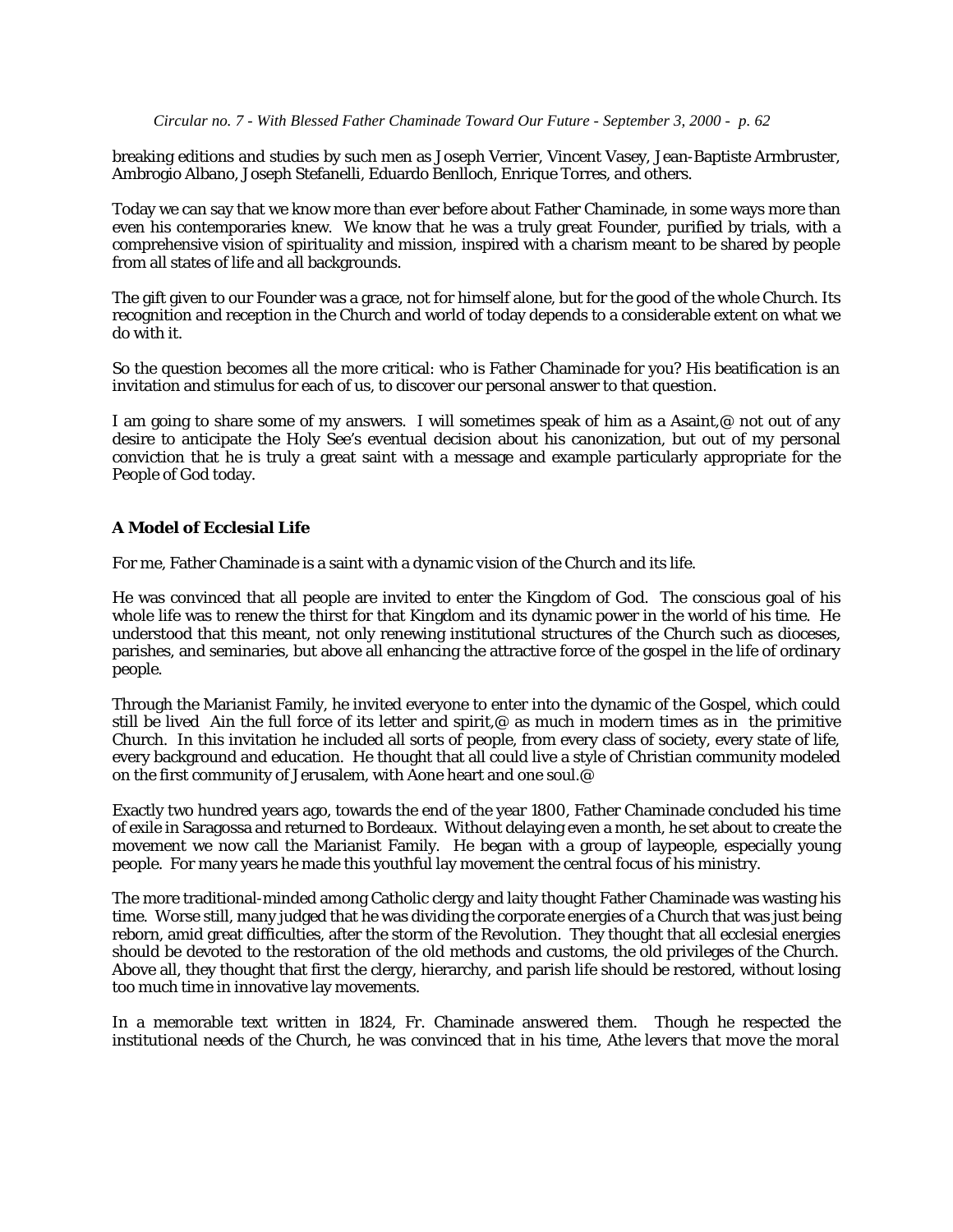*world somehow need a new fulcrum.@* I quote this text quite often, because I believe it provides an important key to understanding our Founder.

The dynamic role of laypeople, both men and women - their universal call to holiness and to active participation, intense and creative involvement in the Church's mission - is a vision we are still assimilating. Father Chaminade was a great precursor. He had insights about ecclesial life that were uncommon in his own time. His vision was sustained by the Second Vatican Council, but it still remains to be fully realized. We, who are his heirs scattered in various places throughout the world, are still looking for the new Afulcrum@ for the moral world of our time. And we continue to find this fulcrum in the dynamism of laypeople and in the inclusion of all groups of people in communities focused on God's Kingdom. This is a never-ending but always-fruitful mission.

Thus Blessed Father Chaminade is a great patron saint for all those who work today to develop lay leadership, lay ministry, and lay spirituality. He has a special appeal to those who work with youth and those who aim to develop collaboration and partnership in Church life. Such patron-saints are not numerous in history. In him I believe that the Lord has given the world a great saint, one who still speaks in stimulating and original ways to the Church and world of our time.

# **A Man of Hope**

Our Founder is also a saintly model of hope and resilience.

Father Chaminade spent his whole adult life battling against all-engulfing forces of indifference and hostility to religion. His education in the traditions of the *ancien régime* in no way prepared him for such a battle. In the 1790's he knew the dangers of clandestine mission and could easily have become a martyr of the guillotine. Later he had to face an oppressive atmosphere of distrust and suspicion in Napoleon's police state. Even during the Agolden years@of the restoration (1815-30), he experienced misunderstanding and resistance from people who wanted only to restore the past, with its aristocratic and classist attitudes, without assimilating the lessons of a quarter-century of revolutionary change. During the 1830's he saw the ruin of many of his plans in a context of ecclesiastical polarization and an aggressively anti-clerical government. During his final decade, the knew the most painful misunderstanding and rejection of all, by his own closest disciples.

Yet he never seems to have lost that theological hope which is based, not on an optimistic reading of events, but on unshakable faith in the Lord of history. Again and again, in the face of every setback, he maintained toward all a kindly and forgiving attitude of listening and dialogue. He moved persistently ahead, trusting in the basic good will of the limited people around him and above all in the power of grace to win out in the end. In everything that happened, he discovered what he liked to call Athe indications of Providence.@ He summed up his hope in the great letter to the retreat-masters of August 24, 1839, expressing his conviction that, despite all the forces of evil, to Mary Ais reserved a great victory in our day.@

In our day, many people speak of the Aresilience@ that is necessary for those who struggle over years and decades to counter creeping secularism, mindless consumerism, violent hostility, and rampant injustice. Most of you know, from personal experience, quite a bit about such struggles.

Our struggles are long, against powerful odds, and it is obvious that we will not succeed in the near future: secularism, consumerism, violence and injustice show no signs of disappearing overnight. Meanwhile many people close to us have to survive in the midst of inhuman situations, and we ourselves struggle on without experiencing great success. We may try to listen and dialogue, but we do not find it easy. It is much easier to lose hope.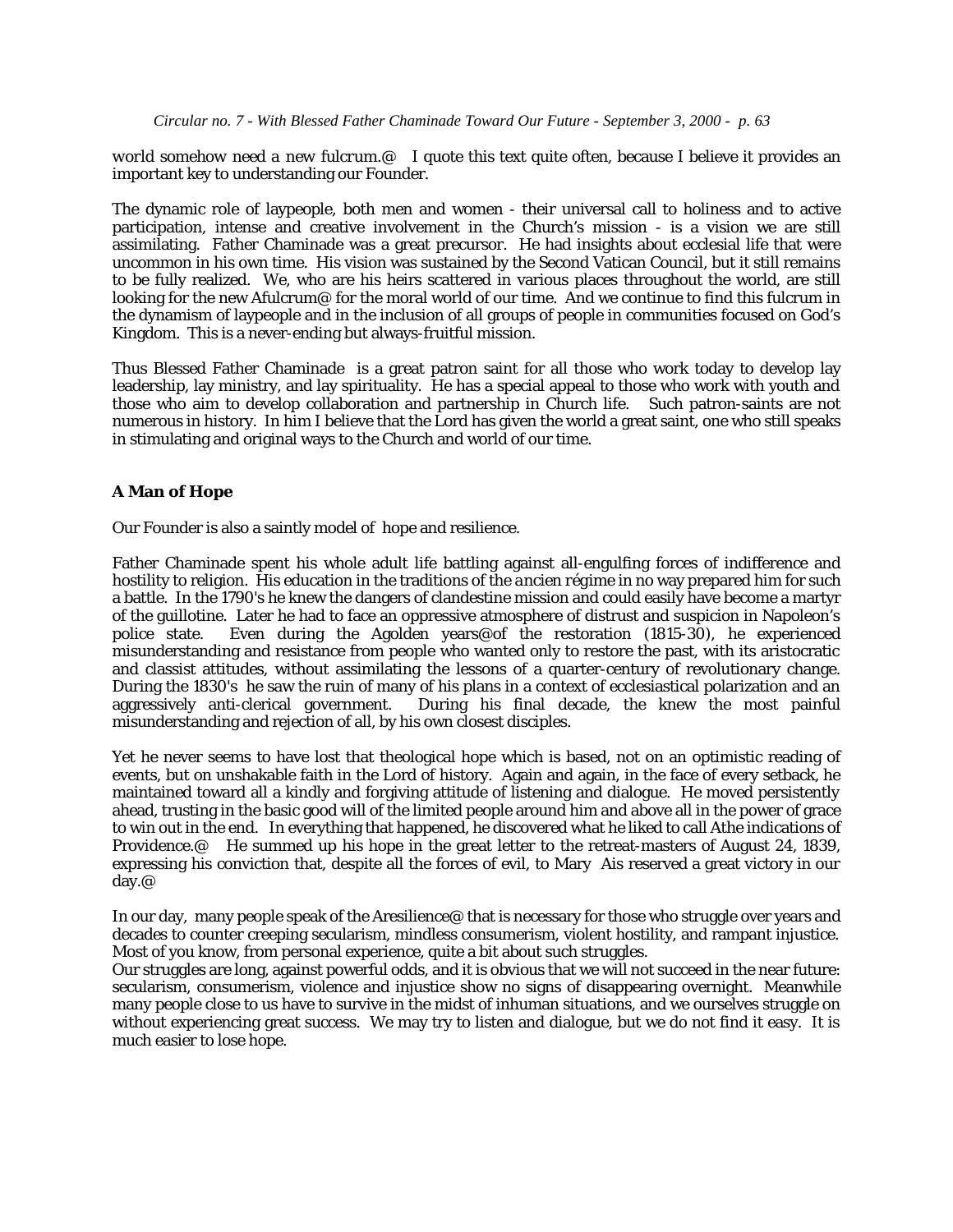Bro. John Johnston, former Superior General of the De La Salle Christian Brothers, wrote recently that poor and struggling people Ahave to learn that they can deny external circumstances the power to destroy their lives. With God's help they can live as human persons despite their situation. For this purpose they need *resilience*. They need faith in God and in themselves. They need love, hope, strength, and courage.@

Most of us do not have to live in desperate situations. But we too need such *resilience*. We regularly face difficult situations as persons, as communities, and in our ministries. Instead of turning in on ourselves in depression or lethargy, we too must deny difficult external circumstances the power to weaken our faith. Like our Founder, we must cultivate a stance of patient listening, and search in all things for the indications of Providence. Our vow of stability is fundamentally about such resilience in the service of Mary.

Our Founder is a great patron for all of us who struggle, in the face of the constantly changing challenges of secular culture, to develop a Christian life that speaks to the people of our times.

## **A Servant Leader**

Blessed Father Chaminade possessed great authority, as Founder and as spiritual guide. He lived out this authority in a way that was demanding for himself and for others. He led by his example. He emphasized listening, dialogue, and participation, as we see so clearly in his painstaking organizational plans for the Sodality, in his hundreds of letters of direction, and in the recollections of those who knew him. He looked for the signs of Providence and knew how to wait for them before rushing into decisions. He knew how to invite people to reflect, as individuals and as communities. But he also knew how to make decisions when the time was ripe, and to hold firm, even in the face of opposition, to what his conscience told him was right.

He had a deep belief in the importance of good guidance and formation. He wanted to leave his followers a sense of Adirection@ built on deep theological and spiritual foundations, and at the same time to foster regular practices of reflection, evaluation and fraternal correction. These concerns were the top priority of the last twenty years of his life.

The concern for an authority that is understood not as domination, but as a service that helps people grow, is a key challenge today, certainly in the Church, but also in education, politics, and business. More than ever before, people in all these domains recognize the need for developing a praxis of reflection and a spirituality for constant change and growth. Our Founder is an inspiration to people who are called to take up religious and societal responsibilities today.

# **An Apostle of Mary**

Father Chaminade was a great devotee of Mary. His rich teaching about Mary is an aspect of his originality still relevant in today's Church, 200 years later.

In Mary, Father Chaminade saw much more than an object of conventional piety. He was convinced that Mary is the way that leads to her Son. He saw in her the source of a dynamism that allows us fully to take part, through our Alliance with her, in all the mysteries of her Son, especially in his saving mission. For Father Chaminade, devotion to Mary is quintessentially Christocentric. It develops in us a formative, community-centered way of acting in the world and fosters a missionary commitment.

Today's Church is again characterized by great devotion to Mary. But sometimes it is a rather individualistic, private kind of devotion, without much dynamism. Sometimes Marian devotion rests on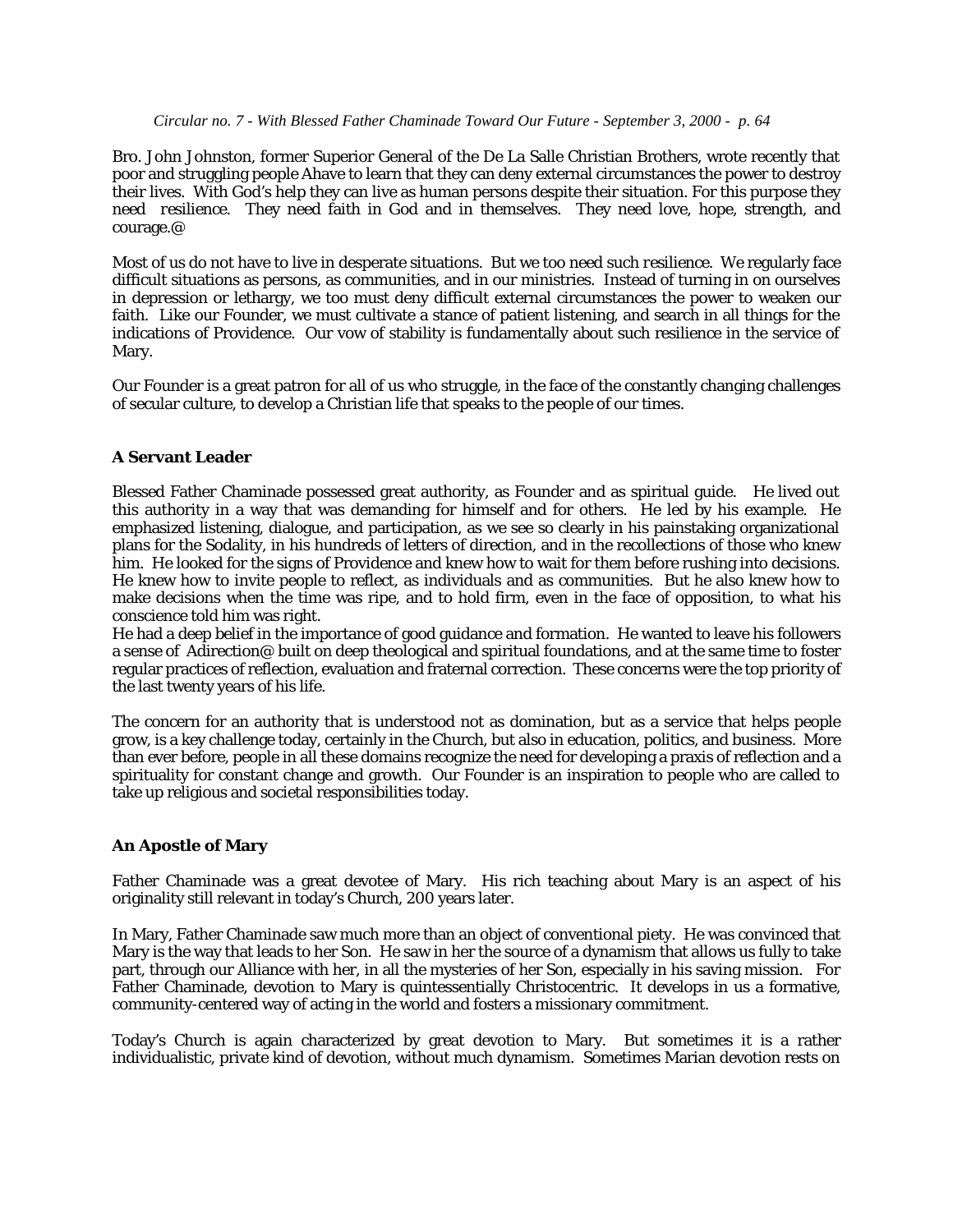weak foundations, on childish sentimentality or on private revelations. (Father Chaminade also received private revelations, but he did not take them as the basis for the Marian devotion he taught to others.) He points the way to a devotion that recognizes Mary's central role, at the side of her Son, in the mystery of salvation, and spurs us on to dedication and commitment to the men and women of our time.

Last year's Survey of the Marian attitudes of today's Marianists reveals that Mary remains very important to us. But we have a hard time finding satisfactory expressions for our devotion today. Is our devotion too private and reticent? Father Chaminade's example guides and motivates us in the important task of giving voice to Mary's role in our time.

Once again, in Father Chaminade, the Lord has given the world a patron for a type of ecclesial life that is particularly timely. He is a patron for all those who try to develop a profound and solid approach to Mary, one that motivates Christians to live out their commitment in a way that speaks to the hearts of people.

# **2. OUR FOUNDER'S MESSAGE AT THIS MOMENT IN MARIANIST HISTORY**

# **Our Recent Past: Years of Tribulation and Purification**

The past four decades since the time of the Great Council have been for us, as a religious community and often as individuals, a time of tribulation and purification. The beatification of our Founder bears a unique meaning for us as we look back on these challenging years.

St. Paul was able to boast in his sufferings, Aknowing that suffering produces endurance, and endurance produces character, and character produces hope, and hope does not disappoint us, because God's love has been poured into our hearts through the Holy Spirit that has been given to us@ (Romans 5:3-6). Father Chaminade knew the same process by hard personal experience. Is this process of purification and seasoning a way of understanding what God has been doing among us over these years? I would like to suggest some parallels between our Founder's tribulations and ours.

The number of clergy and religious dropped vertiginously in Chaminade's day, more even than in ours. In the first years of my religious life, I remember that we felt a pride, which then seemed quite justifiable, in the large numbers of young men who were joining us, as well as in the excellent intellectual formation of our members. On the human level, we appeared to be poised for great expansion and success. Today, we are painfully, perhaps humbly, conscious of a great loss in numbers (from about 3250 in 1965 to barely 1500 today). Like Chaminade in his time, we are called in ours to look ahead and emphasize quality more than numbers.

We older Marianists have seen quite a number of foundations and implantations of our charism in new countries and areas of the world. From about eight per cent in 1976, the proportion of our men in Africa, Asia, and Latin America has now risen to almost twenty-five percent. But even this sign of new life involves the suffering and endurance that builds character, of which St. Paul spoke. Most of our new implantations involve hard beginnings, heartbreaks and disappointments. We have known our failures and have had our martyrs, in such countries as Nigeria, Brazil, and Colombia. Father Chaminade's day of many new foundations saw no known Marianist martyrs, but lots of pain and struggle. Our Founder is a special patron for those who seek to lay new Marianist foundations.

Many experience in an acute way the inexorable aging process. The average age in our Units ranges from 35 for India to 70 for France, and the average age for the total Society is 60. Those of us who worry about aging should remember that Father Chaminade founded the Society at the age of 56 and the Third Order Regular of Marianist Sisters at the age of 75! We should pray that we may be gifted, as he was, with the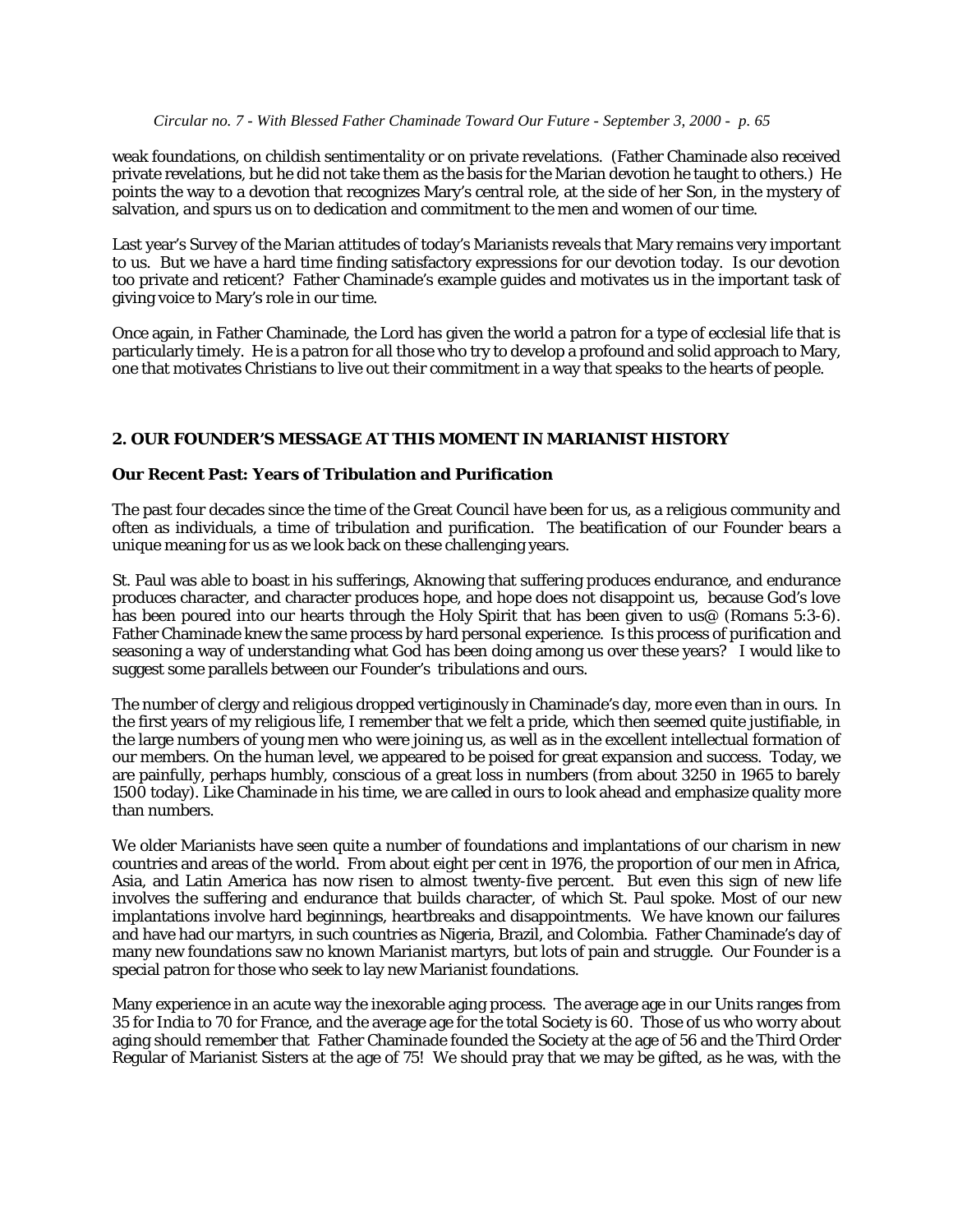courage to undertake new missions long after mid-life, hoping firmly in God's blessing on the labors of old age.

A great source of regret and anxiety for most Marianists is the steady number of men who withdraw from the Society. The numbers of withdrawals at the present are not great, but sadly they continue. Hardly any Unit of the Society has failed to experience some very painful departures, often including mature and seasoned men in whom we had placed a lot of hope. Most of those who leave continue to feel a certain closeness to some members of the Society and continue to identify with many aspects of our charism. Yet the pattern of withdrawals sometimes leaves us feeling a certain lack of corporate solidity in commitment. Our Founder had a similar experience, especially in the 1830's, when a number of his first and most gifted disciples left the Society.

Thoughout his adult life, Father Chaminade felt pangs of regret for the seemingly solid pre-revolutionary Church he had known in his youth. Yet he looked forward instead of pining for the past. Similarly, we have been obliged to withdraw our services from many institutions, including some with a long and glorious history. I notice each year, as I write letters to the jubilarians, that many of them spent long years in works that are no longer in the hands of the Society. For these jubilarians, to think of the glories of our past can sometimes be a bittersweet pill. Yet more and more they are recognizing that God has used and preserved all the goodness and effort they have expended for the building of His Kingdom, even if the institutional forms have changed.

Like Chaminade, we are called to embrace new methods for new times. During the past few years, we have been involved in a large-scale restructuring of the Units of the Society itself. We hope that this restructuring represents a courageous and forward-looking response to new situations in our times, an invitation to greater partnership with others and the best use of our limited resources. But such restructuring is not easy, for the Units of the Society are not simply administrative arrangements but also communities of life which have built up long and rich histories. Naturally we mourn what we lose, even as we try to equip ourselves for the future. Blessed Father Chaminade knew similar feelings, mixtures of loss, insecurity, hope and trust.

Perhaps all this purification is seasoning our Acharacter@ (to use St. Paul's word), teaching us patience and confidence in God rather than in ourselves. I don't think any human explanation, historical, sociological or psychological, can adequately explain our situation otherwise. We have to learn, as Father Chaminade did, that our success depends on God's grace and not on our human resources and capacities. The Lord has led us for a long time now through a period of purification, like the chosen people wandering for forty years through the desert. Does He perhaps want us to see our Founder's beatification as a reminder that the Promised Land is still in our future?

# **Signs of Hope**

Even in desert years, the Lord grants us signs of hope. For us Marianists, the Church's affirmation through the beatification of Father Chaminade and the official recognition of Marianist Lay Communities are a certain culmination of these glimmers of hope.

No doubt **the Marianist laity** is the greatest sign of hope for us today. Even though our number as religious has declined, never before have so many people in all continents of the world found spiritual motivation and guidance in the charism of Father Chaminade. In addition to the members of the Marianist Lay Communities, we are surrounded everywhere by people who consciously share in the charism: friends, colleagues, volunteers, students, parishioners. Surely at least ten thousand people in today's world find their predominant spiritual motivation in the Marianist charism. I recently saw a beatification banner from one of our schools in Latin America, which sums it all up: AFather Chaminade,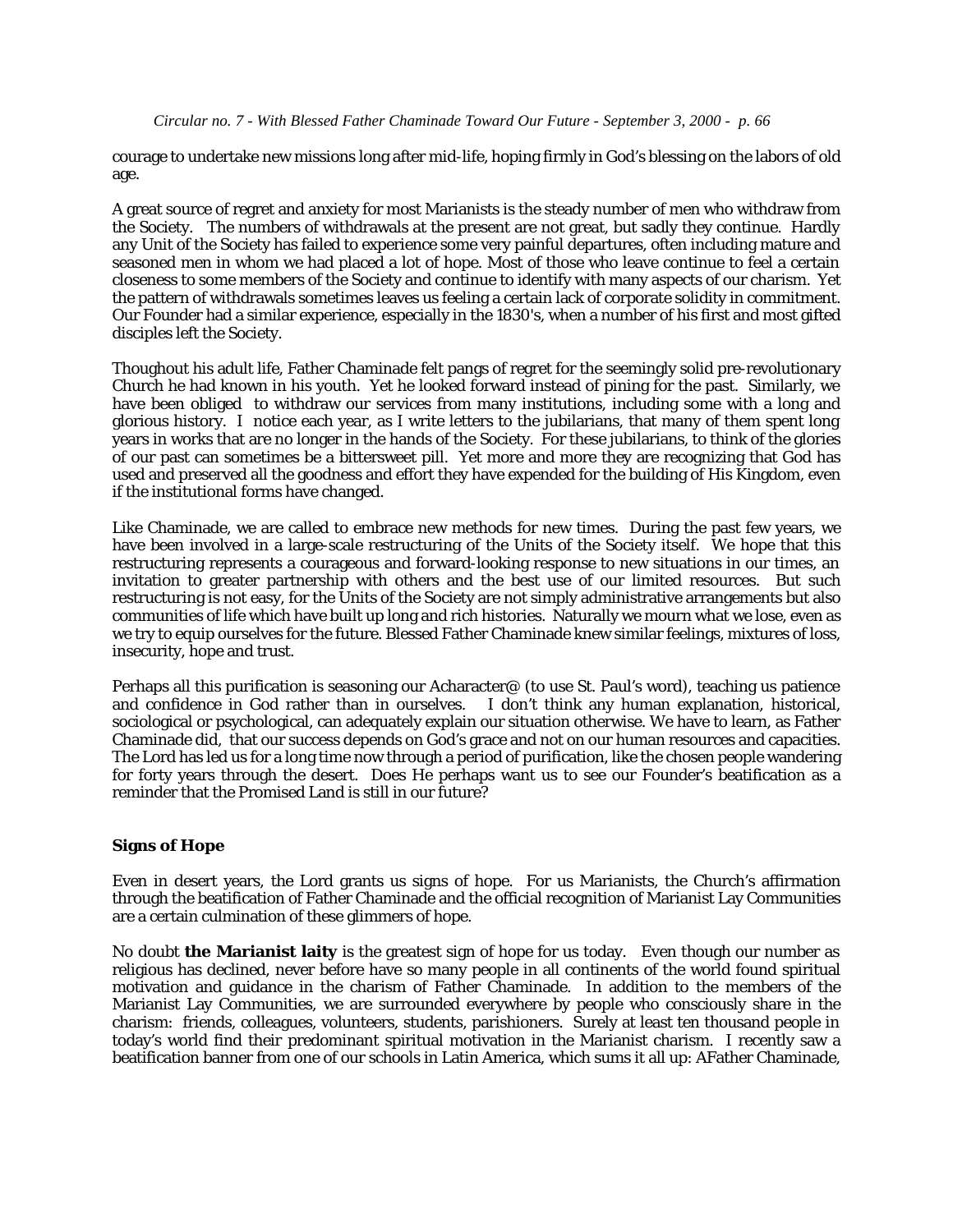thank you for giving us the Marianists.@ And this was from a school which no longer enjoys the regular services of a Marianist religious community!

Efforts for renewal and revitalization over the years, even if they have usually not had dramatic results, have enriched us with many signs of hope. Among them, I would single out ten:

- \$ The new flourishing of **Marianist religious vocations** during the past ten years in Africa and India, and the solid results of vocation ministry in Latin America and Korea.
- \$ A **renewal of prayer and spirituality** among many Marianists, a richer and closer sense of God's presence and openness to His will than before.
- \$ The renewal of **our educational work**, which is almost everywhere carried out today in close partnership with committed laypeople who show great interest in the Marianist educational heritage.
- \$ The growing desire for **collaboration and partnership** in all our ministries.
- \$ The willingness of many people to offer **voluntary services** with us, particularly when we are clearly in solidarity with poor and marginalized people.
- \$ The new style of **formation** in the Society, summed up in the *Guide for Formation*, which is beginning to show excellent results.
- \$ More interest and better insertion in the concerns and corporate life of the **local and national Church**.
- \$ The growing **internationalization and inculturation** of Marianist life around the globe.
- \$ The signs of spiritual thirst and **openness of today's youth** in many countries: after a certain period of rejection and disorientation, many of them now seem to be searching for a compelling religious identity. This openness is at once a sign of hope and a challenge to respond, to come closer to today's youth.
- \$ A dawning renewal of **pastoral work**, in youth ministry, campus chaplaincies, parishes, shrines, and centers for retreat and renewal. If we can build on this renewal and draw closer to people today, especially young people, this renewal could be very promising for the future of our Marianist Family.

For me personally, another particularly important sign of hope is the steady growth among us of a commitment to and **solidarity with poor and marginalized people**. Nearly all the new works undertaken by the Society around the world aim at evident and tangible solidarity with the poor. Nearly all our long-lasting works have revised their objectives and created new programs with a similar aim. A better global consciousness is developing among Marianists. We are becoming more creative in discovering means of networking, twinning and linking our efforts for social change across the world. Such solidarity with the poor is clearly recognized as the most convincing sign of the authenticity of religious people today. In developing this solidarity, I am convinced that we are tapping into a key dimension of Father Chaminade's charism which has not been sufficiently emphasized in the past.

I would like to mention a final sign of hope, one that has remained unchanged throughout these 200 years for all Marianists: **Mary**, whom our traditional Constitutions, quoting St. Bernard, identified as our *maxima fiducia, tota ratio spei nostrae* (Agreatest confidence, the comprehensive reason for our hope@ -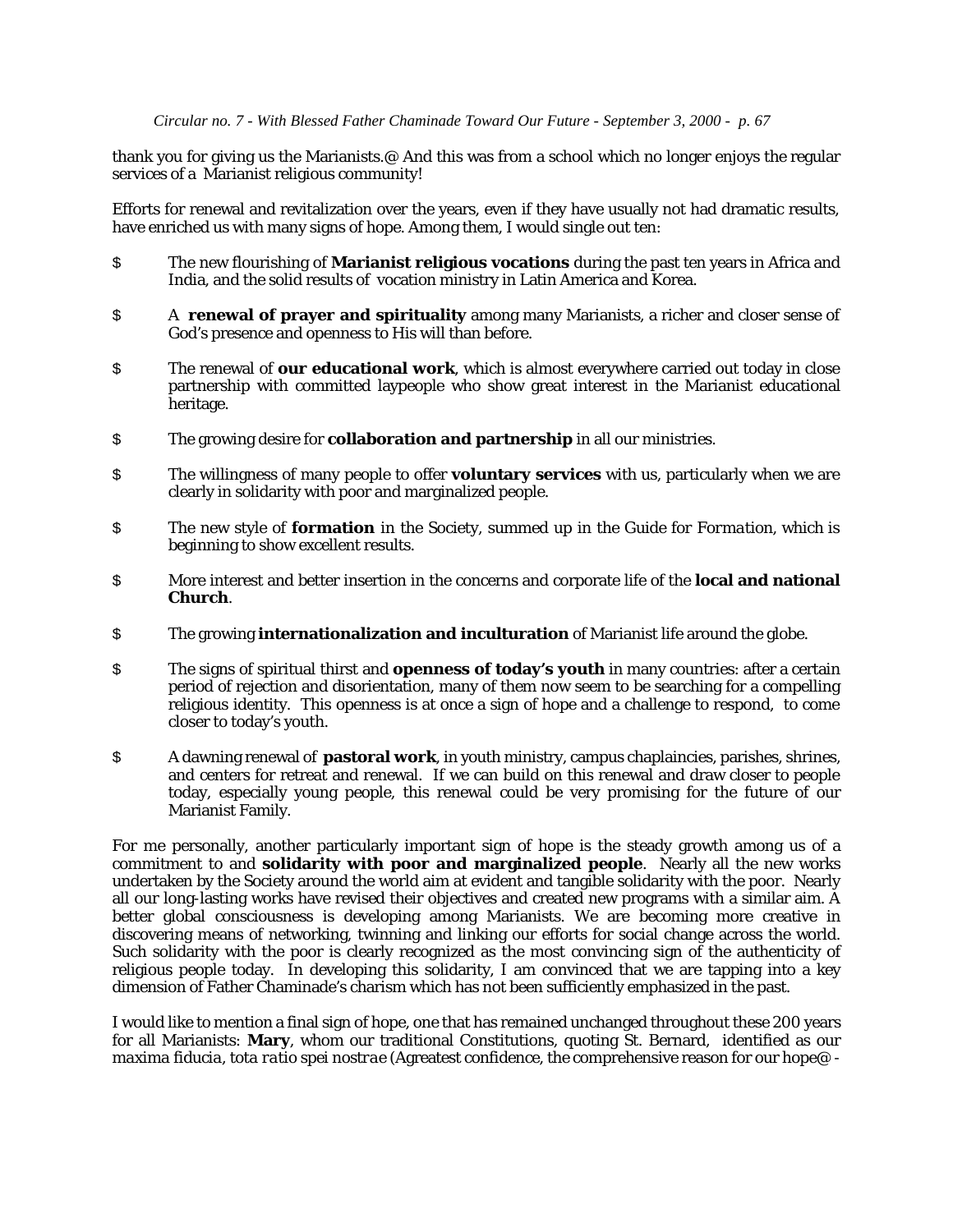Constitutions of 1891, art. 295). I was struck, in reading the correspondence from the Marianist founders in Japan, a pioneering great Amission@ beyond the Christian world, how much they trusted that Mary would be their guiding Star amid difficulties and trials. The same is experientially true for many today, as the recent Survey of our Marian Attitudes suggests. In her, the Woman of Hope, Marianists characteristically find, in accord with the teaching of our Founder, a secure source for trust and hope for the future.

These signs of hope seem to go some distance toward that Arefounding@ which so many commentators see as essential for religious congregations that are to have a future. No doubt God and Mary are not yet finished with the conversions they want of us. We have no other founder than Father Chaminade, who is now recognized as a sign and model for the universal Church. Yet in our day it seems to me clear that we are being granted the grace of taking part in a true refounding, a new flowering of the tree of the Marianist Family that the Founder planted two hundred years ago.

## **3. MARIANISTS IN THE CHURCH TODAY**

This moment of the beatification is a good occasion to meditate on our ecclesial nature. Fr. Chaminade, even though prophetic in his own way, was unambiguously a man of the Church of his time, an honorary Canon of the local cathedral and an intimate of the local Bishop. The recognition our charism is now receiving from the Holy See invites us to think about what we receive from the universal community of the Church, and what charismatic gifts we have to offer to the life of that Church.

#### **What we Receive from the Church**

We, the People of God, are the Church. In a way, we can say that we receive everything from our participation in the life of the Church. Its multi-faceted faith, heritage, and spiritual traditions sustain us. We know the rich tradition of a faith-community that is now celebrating the beginning of its third millennium. Our charism draws upon the wealth of the Church's heritage, in particular, upon the insights of the French School of spirituality that originated two hundred years before Father Chaminade. To use the long-traditional comparison, we stand like dwarves on the shoulders of the spiritual giants who have gone before us: whatever new prospects we can see are possible only because of that solid foundation.

In daily life, we continue to receive spiritual and pastoral guidance in the communion of ecclesial life. The sacraments, very particularly the Eucharist, mediate God's presence to us. Our interaction with other ecclesial charisms - the worshipful life of the Benedictines, the spontaneity and simplicity of the Franciscans, the learning and wisdom of the Dominicans, the dynamic apostolic spirituality of the Jesuits, the vibrancy and enthusiasm of new movements - stimulates us and hones our sense of identity. The other men who will be beatified with Father Chaminade remind us of this exchange of gifts which we experience within the communion of the Church.

It is important for us not to stand apart from ecclesial life, isolated, in a world closed in on ourselves. We have much to receive from others.

#### **What Our Charism Offers in the Church**

We also have much to give. The Marianist way of being in the communion of the Church can offer an enrichment to all local Churches.

Our emphasis on community and on family spirit contributes a much-needed style to ecclesial relationships, which otherwise can become authoritarian and stilted.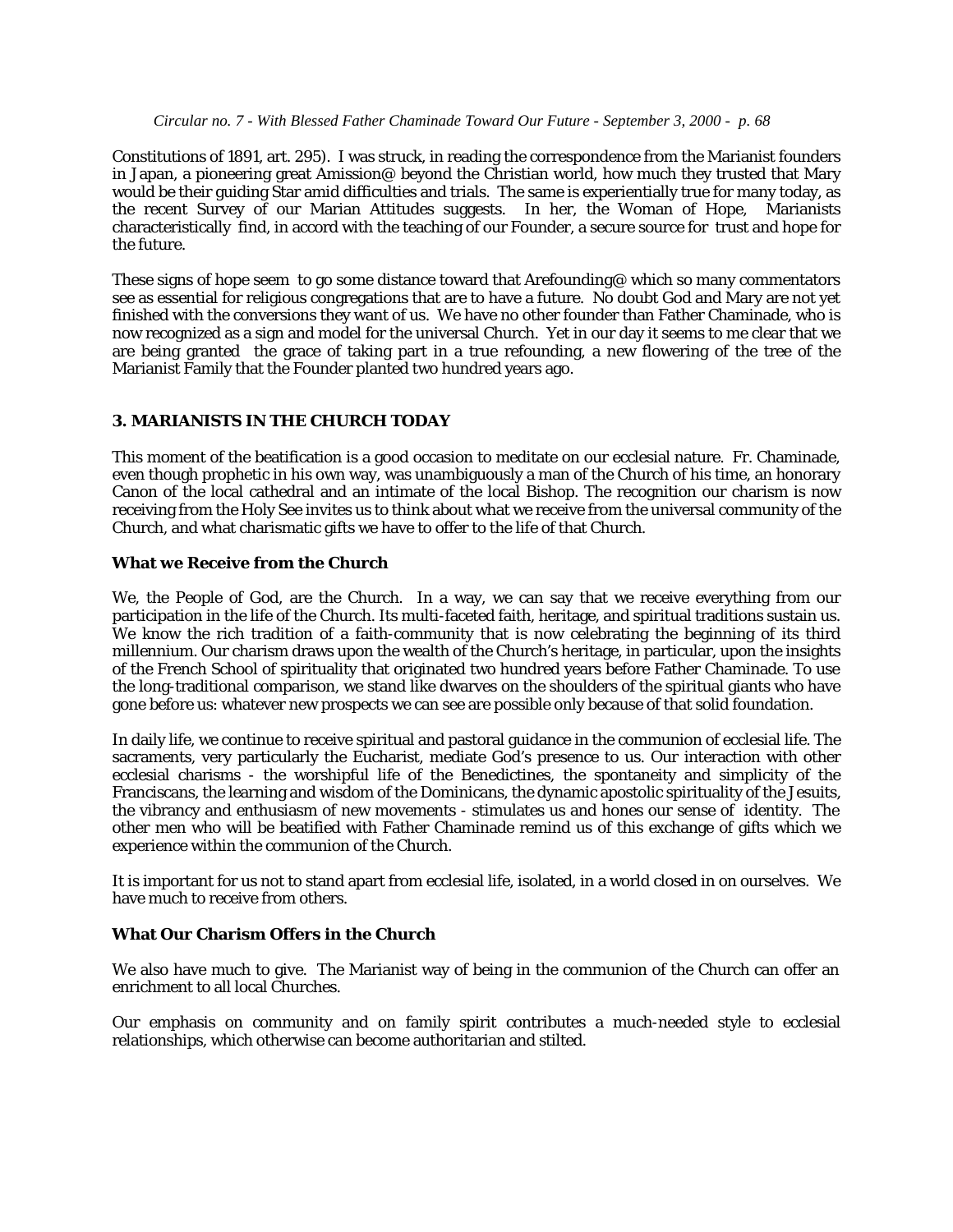The formative style that we bring, even as males, to our ministries is an important counterbalance to elitism and alienating rigor: Anot all of us receive the same measure of grace, and...it suffices for every one to be as God wills him to be@ (Constitutions of 1839, art. 262, Constitutions of 1891, art. 267).

The incarnational spirituality that fascinated Father Chaminade continues to inform our work at its best, helping us to find God in the simple, concrete experiences of people every day. It opens us out to the much needed task of inculturating the Christian message wherever we are, as opposed to simply importing a foreign mentality and style.

From our Founder we have inherited a missionary dynamism that calls for creativity in communicating the word of the Lord, and an emphasis on the development of lay leadership, on collaboration and dialogue.

His example prompts us to seek ways of including all kinds of people, rich and poor, intellectuals and workers, clergy and lay, men and women, urban and rural, from all sorts of backgrounds and educations, in a common thrust.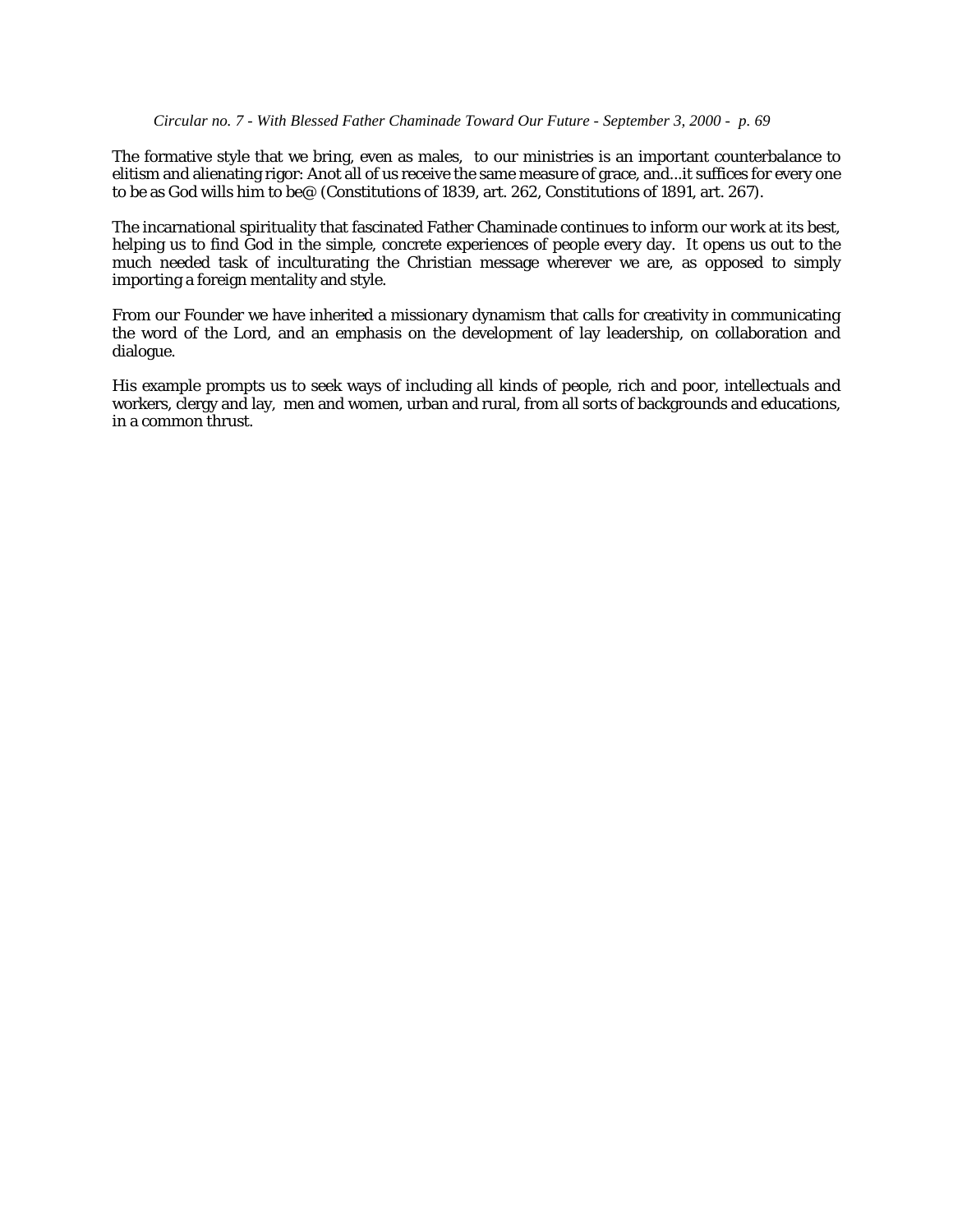In a word, we can say that the charism we have received from our Founder predisposes us to live out a AMarian model of Church.@ Others in the Church may have greater gifts for authority and good order, or for stupendous individual feats in the service of the Gospel. For us, as for our Founder, the Church is above all a family of disciples, gathered together, with respect for each one's gift and each one's needs, around the Mother of God. Our best realizations are invariably the result of teamwork and partnership with others. We tend to extend the gifts of equality and inclusiveness as far as possible. Like Mary, we emphasize the role of nurturing life, forming, affirming, and creating unity, much more than judging and condemning.

In order to realize our unique contribution to the life of the Church, it is important that we Marianist religious reflect on what we are doing to live out the charism of our Founder. We should ask not only who he is for us, but who we are for him. Does he recognize us as his disciples today?

We need to be visible. People need to know who we are and why we do what we do. We should emphasize direct contact with people, especially young people. We should be in direct contact with poor and marginalized people, and our publics should feel challenged by our unambiguous solidarity with these Aoutcastes.@ Positions of direct religious ministry are especially appropriate for us. When qualified religious are available, it is good that some of them serve in administrative leadership, because great good can be accomplished in this way. But in all cases, we need to be about the direct communication of the message of Jesus. We need to live out our charism in a way that speaks simply and unambiguously to people. The people around us should know about our Marian charism and about our Founder.

We are not the only ones who offer special Marian gifts in the Church. As Father Chaminade said, when we discover that others share many aspects of our Marian charism, it should be a motive for rejoicing rather than jealousy: Awe ought to compliment them, bless them, and invite them to vie with us in zeal and love@ (letter to the retreat-preachers of August 24, 1839). But by fidelity to the unique blend of attributes that makes up the charism he handed on to us, we discover a rich identity and make a valuable contribution to ecclesial life.

#### **CONCLUSION: A NEW MOMENT FOR THE MARIANIST CHARISM**

This year devoted to the Great Jubilee and to the remembrance of Father Chaminade is a good time for all of us to pray for a new infusion of Marianist life.

In the splendid hymn that begins the Letter to the Ephesians, we read of God's goodness in making the first believers also the first Ahopers@ - *tous proelpikoutas en to Christo* (Eph. 1: 12). At this cardinal moment in our corporate history, we need to be people of hope, who rejoice in seeing signs of new life around us.

We are called to be open to the Lord, avoiding any temptations to imposing our own ideas, or to pessimism and fatalism, letting God answer, in the ways He knows best, our prayers and longings about the future. We should realize that His ways may surprise us, may not exactly correspond to our limited imaginations.

We are invited to be open to implanting our charism in new parts of the world and also in new kinds of communities and ministries wherever we are. Perhaps these may include temporary commitments, new kinds of lay or religious communities, and new associations with partners who are not vowed religious.

Perpetuating the good of our past is excellent, but creating new responses to the present and future is even more urgent.

We are called to be humble. We must not act like smug experts who think we know everything about the charism. We need to be willing and eager to learn, even from newcomers.

We are encouraged to trust in God and Mary and abandon ourselves confidently to their plans, because we know that they are plans of love and mercy.